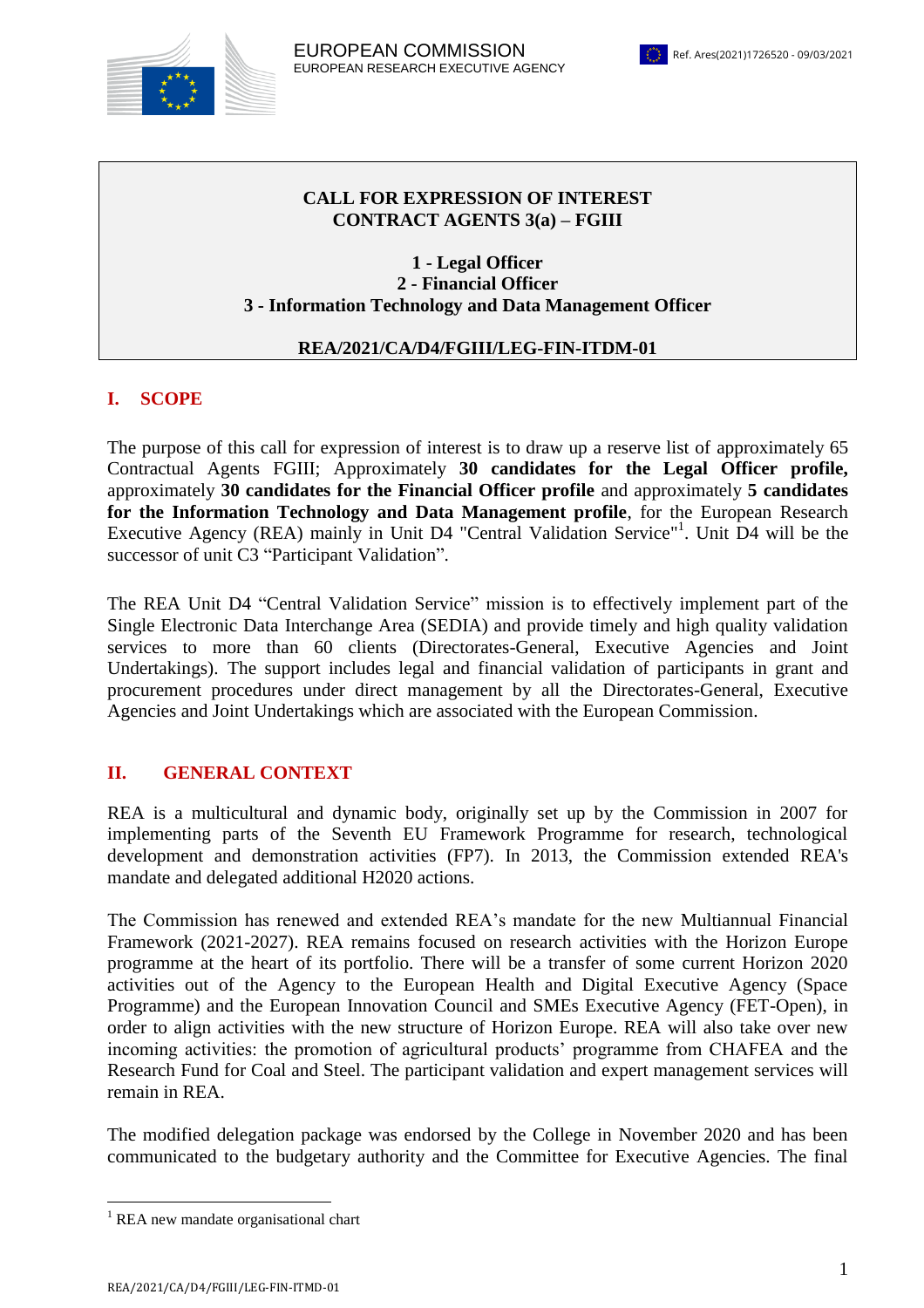College decision on the new mandates for executive agencies was adopted on 12 February  $2021^2$ with a transition period to prepare the transfer of activities and staff to be effective on 1 April 2021.

Staff consists of approximately 25% Temporary Agents and 75% Contractual Agents, all recruited on a broad geographical basis.

The Agency works very closely with the services of the European Commission and it is supervised by a Steering Committee composed of representatives of the partner DGs.

Further information on REA may be obtained at<http://ec.europa.eu/research/rea/index.cfm>

### **We are**

Unit D4 will be the successor of the current Unit C3 Participant Validation. By the end of 2021, the Unit will have approximately 103 staff members.

The mission of the Central Validation Service is to effectively implement part of the Single Electronic Data Interchange Area (SEDIA) and provide timely and high quality validation services to more than 60 clients (Directorates-General, Executive Agencies and Joint Undertakings).

Within the next delegation package, Unit D4 will continue to provide administrative support to all SEDIA clients. This support includes legal validation and preparation of the financial capacity assessment of participants in EU grant and procurement procedures under direct management. In 2020, the Unit carried out approximately 9,000 legal validations, 11,000 Legal Entity Appointed Representative (LEAR) appointments, prepared 6,000 financial capacity assessments, and provided feedback to over 40,000 LEAR requests and 10,000 Research Enquiry Service (RES) enquiries. The REA delegation act within the new Multiannual Financial Framework enlarged the mission of the Unit with new services such as the validation of participants' midcaps status and the assessment of control over participants for cases described in the basic acts of Horizon Europe, Digital Europe, EDIDP and EU Defence Fund.

The Unit will be composed of four sectors: Legal Validation, Financial Validation, Legal and Financial Verification, and Validation planning, Enquiry service and Process support.

### **III. PROFILE AND DUTIES**

As part of a team and under the supervision of a Head of Sector, the successful candidate will be asked to perform tasks and duties that include:

# **Legal Officer**

### **Legal Validation**

- Assessment, legal validation and encoding in the IT system, to register the legal statuses of participants based on legal supporting documents, in compliance with the relevant rules;
- Validation of the appointment of the Legal Entity Appointed Representative (LEAR) of the participants;
- Contribution to working groups related to simplification, harmonisation of rules for the legal

 $\overline{a}$ <sup>2</sup> COMMISSION IMPLEMENTING DECISION (EU) 2021/173 of 12 February 2021 establishing the European Climate, Infrastructure and Environment Executive Agency, the European Health and Digital Executive Agency, the European Research Executive Agency, the European Innovation Council and SMEs Executive Agency, the European Research Council Executive Agency, and the European Education and Culture Executive Agency and repealing Implementing Decisions 2013/801/EU, 2013/771/EU, 2013/778/EU, 2013/779/EU, 2013/776/EU and 2013/770/EU published on 15 February 2021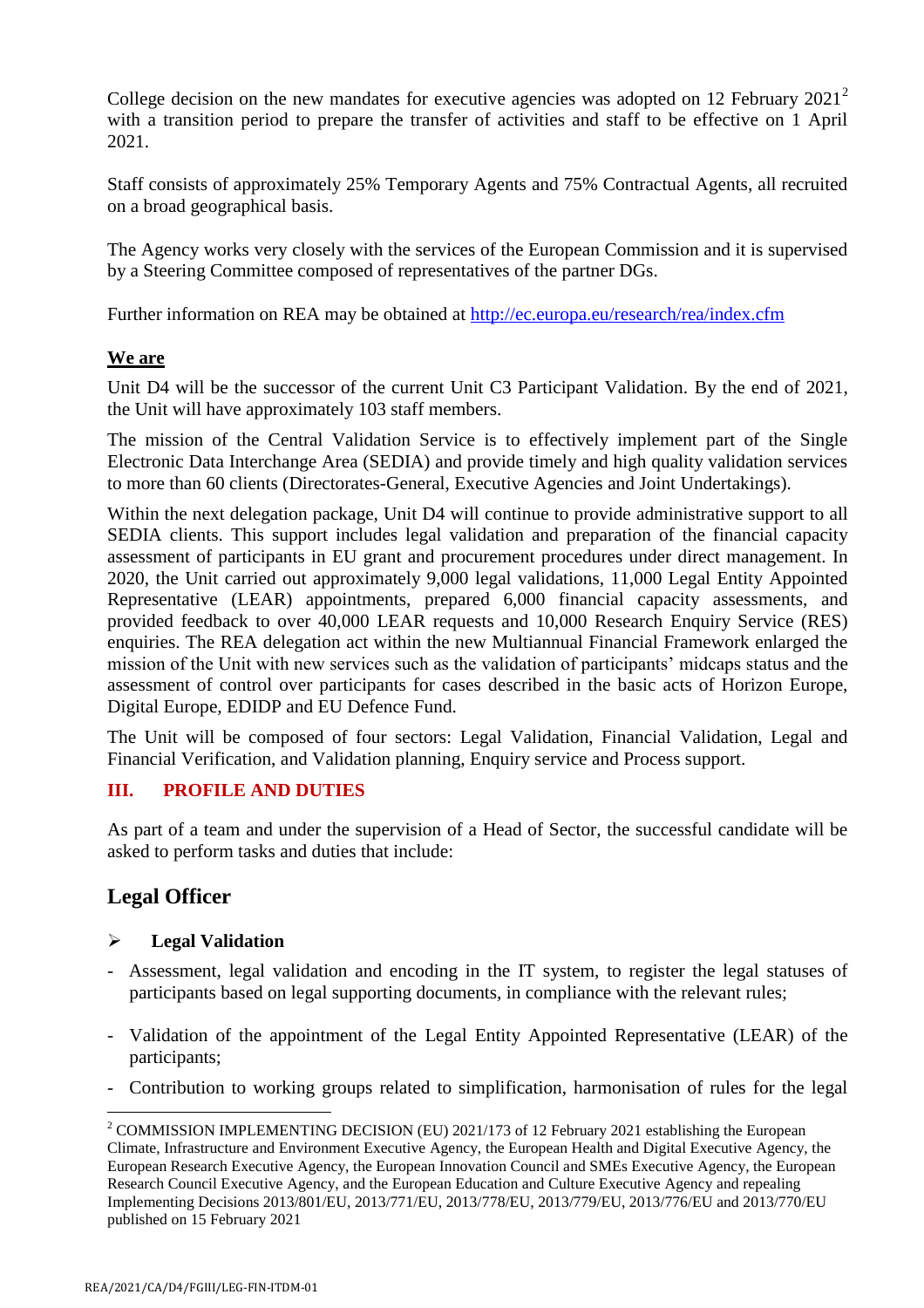validation of participants;

- Contribution to the development and update of handbooks and manuals relevant for the interpretation of legal validation rules and procedures;
- Contribution to drafting responses to public enquiries related to legal validation;
- Effective communication through the IT systems with participants;
- Communication with DGs, Agencies, Joint Undertakings and other clients during the validation process.

# **Financial Officer**

### **Financial Validation**

- Analysis of financial data and its encoding in the IT systems, in order to prepare the financial capacity assessment of the participants based on financial supporting documents (profit and loss accounts, balance sheets, audit reports) in compliance with appropriate rules, procedures, and methodology;
- Assessment, based on supporting documents, of the SME and midcaps status of participants, as well as assessment of possible existence of foreign control over participants in certain EU funded programmes;
- Assistance in the production of reports and information, data or statistics;
- Contribution to working groups related to simplification and harmonisation of the rules for the financial validation of participants, as well as for the other processes handled in the sector;
- Contribution to the development and update of handbooks and manuals relevant for the interpretation of financial, SME and midcaps statuses' validation rules and procedures;
- Contribution to drafting responses to public enquiries related to financial validation, SME and midcaps status, and assessment of control over participants in certain EU programmes;
- Effective communication through the IT systems with participants;
- Communication with DGs, Agencies, Joint Undertakings and other clients during the validation process.

# **Information Technology and Data Management Officer**

### **Support to Quality Management**

- Assistance in the development of SAP Business Object reports, and data analysis and preparation of statistics for reporting purpose;
- Assistance to ensure compliance with the data protection requirements, such as definition of rules, their development into IT systems and elimination activities of obsolete data;
- Contribution to the definition and the implementation of security procedures, IT quality control and assurance plans;
- Assistance in the analysis and the supervision of the correct operations of the IT systems by performing the necessary tests and controls;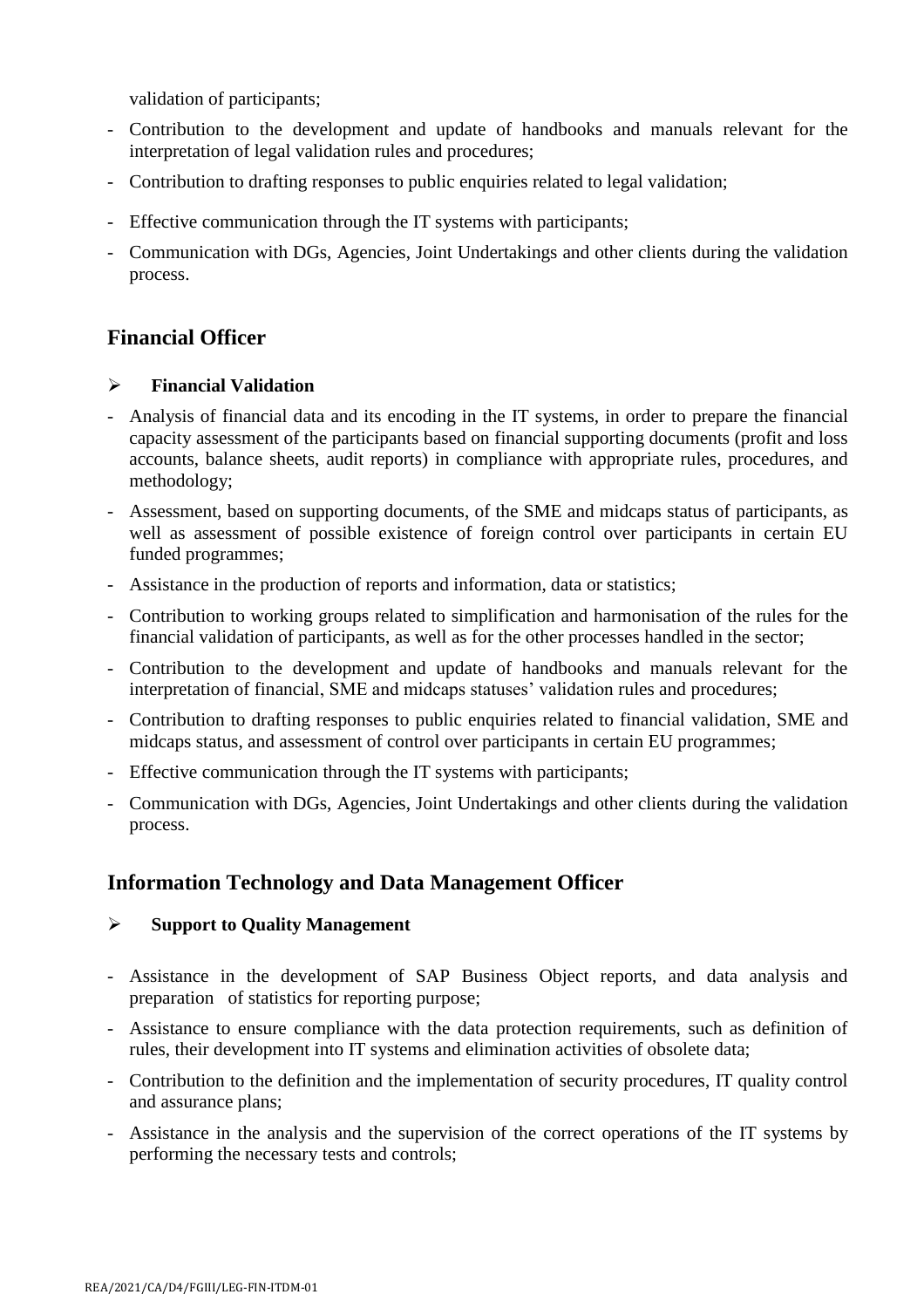- Contribution to the improvement and the maintenance of the IT tools, products, projects and services;
- Assistance in the creation of the necessary documentation (user requirements, technical architecture, etc.) for the design and development of the IT systems used for participant validation processes;
- Participation in meetings with and provision of support to end-users regarding the use of IT applications/systems;
- Liaison with IT service providers (e.g. DG DIGIT, DG.RTD.CIC, etc.).

# **All profiles**

#### **Organisation & Planning**

- Ensure all tasks are completed in conformity with official regulations and procedures, including the Internal Control Principles, and take care that all obligations are met;
- Ensure the implementation of the established administrative rules and procedures, and contribute to the elaboration of guidelines, proposals for simplification, and the amendment of administrative procedures;
- Assist in providing high quality services for all SEDIA clients;
- Support the general administration tasks of the Unit.

#### **Administrative Procedures**

- Contribute to administrative and simplification activities for the legal and financial validation processes and the update of manuals concerning the internal procedures;
- Contribute to the efficient communication on the activities of the Central Validation Unit, including the update of procedures.

### **IV. ELIGIBILITY CRITERIA**

The eligibility of candidates will be assessed in terms of compliance with general and specific conditions described under the Part A and B below. Only complete applications registered before the deadline will be considered.

#### **A. General Conditions**

On the **21/03/2021** candidates must meet the general conditions for recruitment set out in Article 82(3) CEOS applicable to members of the contract staff.<sup>3</sup>

<sup>&</sup>lt;sup>3</sup> Pursuant to these conditions, candidates must:

a) Be a national of one of the Member States of the Union, unless an exception is authorised by the Appointing Authority, and enjoy full rights as a citizen;

b) Have fulfilled any obligations imposed by the laws concerning military service;

c) Meet the character requirements for the duties involved;

d) Be physically fit to perform the duties involved; and

e) Produce evidence of a thorough knowledge of one of the languages of the Union and of a satisfactory knowledge of another language of the Union to the extent necessary for the performance of the duties.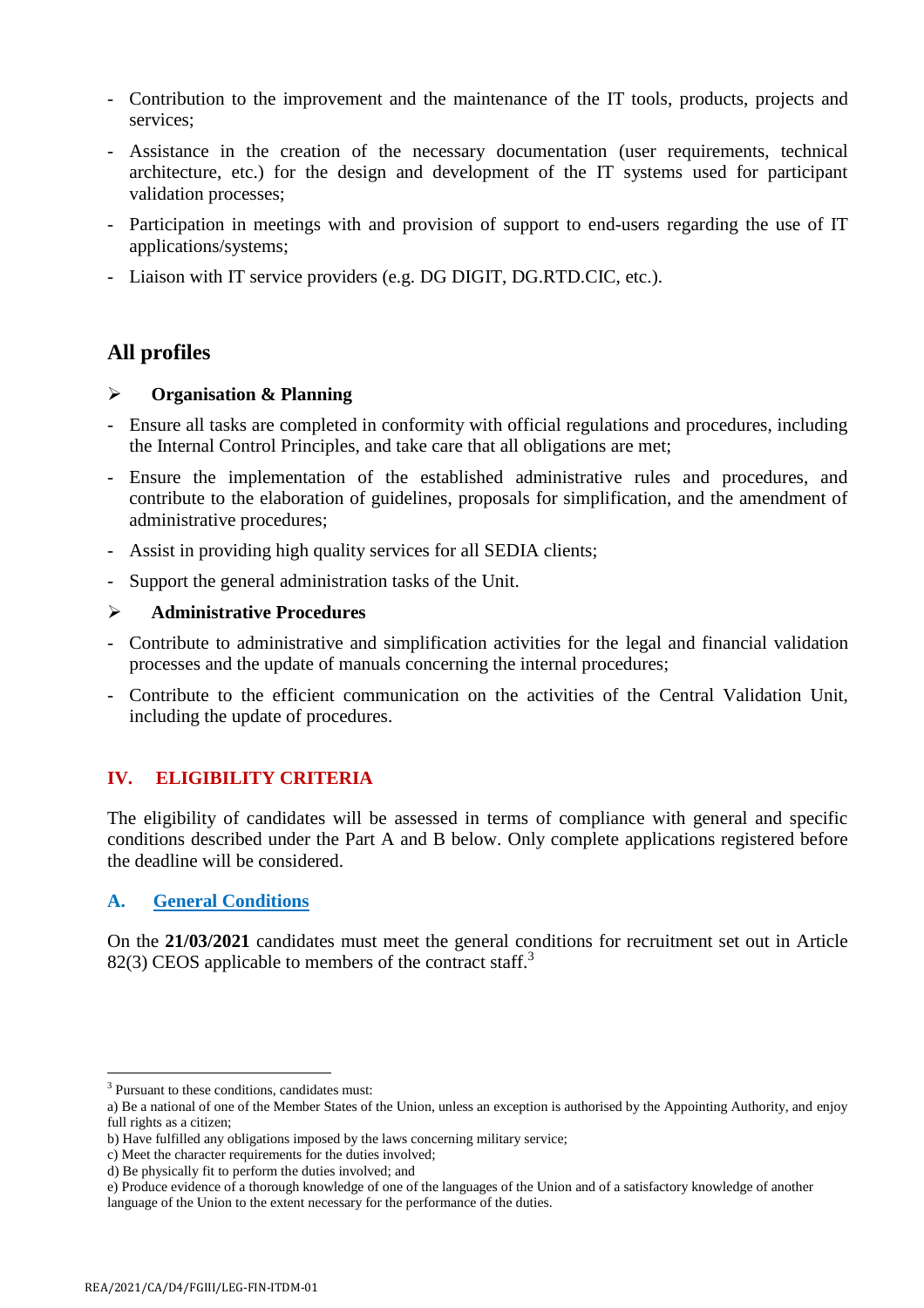#### **B. Specific Conditions**

On the closing date of this call for expression of interest, candidates must comply with the following:

#### **1. EPSO Contract Agents Selection Tests (CAST)**

- Have already successfully passed EPSO reasoning and competency tests for contract agents for Executive Agencies in the following function group III profiles relevant to the present call for expression of interest: [EPSO/CAST/P/1/2017 Finance, EPSO/CAST/P/14/2017 Law,](https://epso.europa.eu/documents/call-expressions-interest-0_en) [EPSO/CAST/P/16/2017 Information](https://epso.europa.eu/documents/call-expressions-interest-0_en) and communication technology, or
- Have completed and validated the EPSO CAST online application form in one of the following function group III profiles relevant to the present call for expression of interest: [EPSO/CAST/P/1/2017 Finance, EPSO/CAST/P/14/2017](https://epso.europa.eu/documents/call-expressions-interest-0_en) Law, EPSO/CAST/P/16/2017 [Information and communication technology](https://epso.europa.eu/documents/call-expressions-interest-0_en)<sup>4</sup>, in view of subsequent EPSO CBT test (see section VII below).

#### **2. Education and professional experience**

- Have a post-secondary education attested by a diploma, or
- Have a secondary education attested by a diploma giving access to post-secondary education and appropriate professional experience of three (3) years.

Only study titles that have been awarded in EU Member States or that are subject to the equivalence certificates issued by the authorities in the said Member States shall be taken into consideration.

### **V. SELECTION CRITERIA**

Candidates who meet the eligibility conditions will have their application assessed by the Selection Committee against the following selection criteria:

### **1. LEGAL PROFILE**

**A. Essential qualifications and experience relevant for the profile and duties**

The following criteria are essential for the **Legal** profile. The required total experience must exceed 3 years and can be acquired by following types of experiences:

- Experience in assessing the legal existence and status of a legal entity,
- Experience in assessing legal documents,
- Experience in the legal services as described in Section III, Profiles and Duties, concerning the points mentioned for the Legal Officer and All Profiles.

A combination of multiple types of experience is considered advantageous.

Have good oral and written communication skills and knowledge of written and spoken English (at minimum B2 level).

<sup>&</sup>lt;sup>4</sup> Candidates who are blocked during the pre-selection process of this present call for expression of interest and therefore cannot be flagged in order to be invited by EPSO to undergo the REA/2021/CA/D4/FGIII/LEG-FIN-ITDM-01 competition, because they have failed in the previous testing windows, will be considered as not eligible regardless of the relevance of their CV.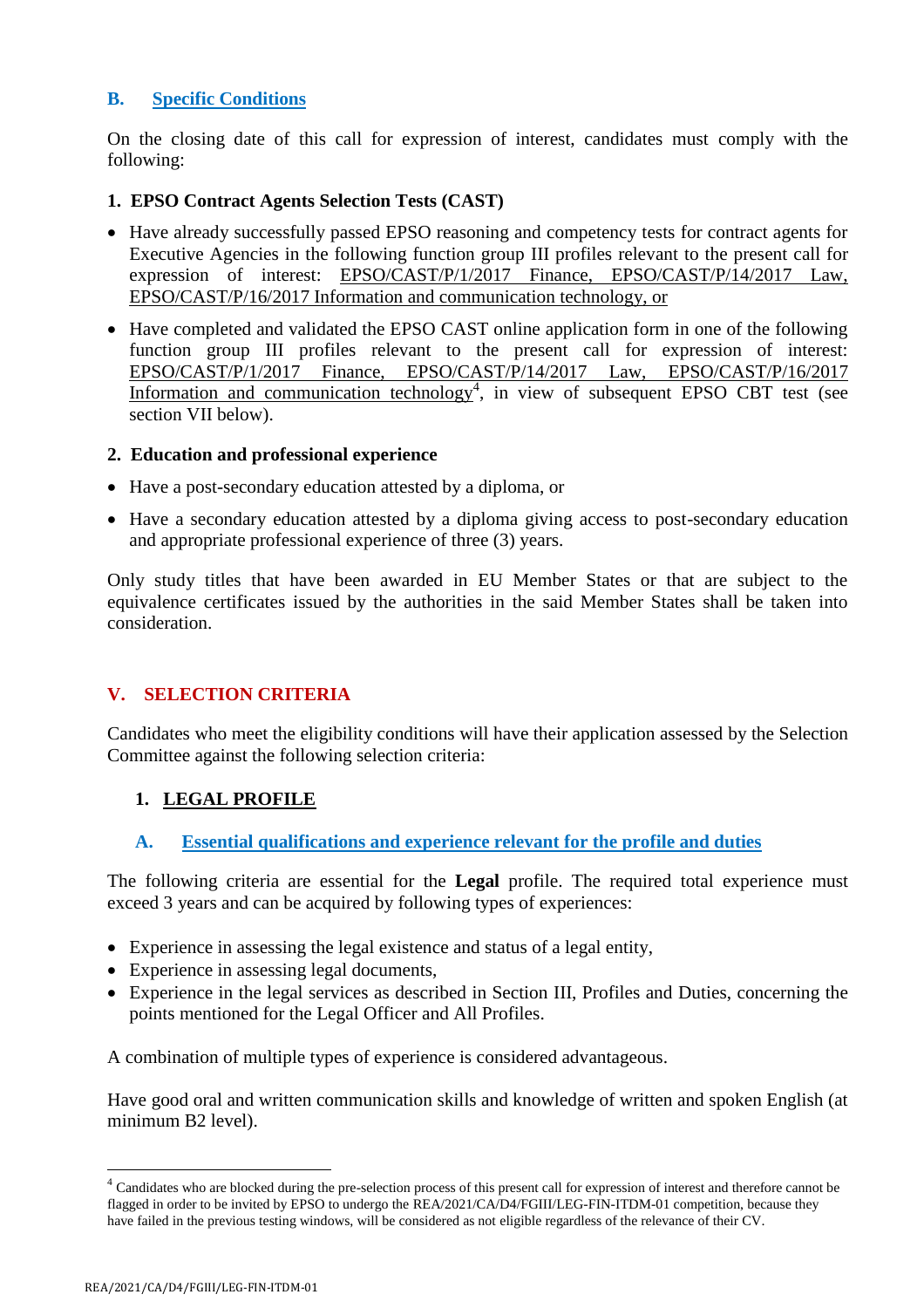### **B. General competencies**

- Have excellent analytical, organizational and decision making skills to ensure quality and timeliness of the validation operations.
- Have strong customer-service orientation.

### **C. Advantageous**

- Satisfactory knowledge (level B2) of a third official EU language.
- Have working knowledge of one or more of the following EU languages (level B2): Dutch, Bulgarian, Croatian, Czech, Danish, Estonian, Finnish, German, Hungarian, Latvian, Lithuanian, Portuguese, Slovak and Slovenian.

# **2. FINANCIAL PROFILE**

### **A. Essential qualifications and experience relevant for the profile and duties**

The following criteria are essential for the **Financial** profile. The required total experience must exceed 3 years and can be acquired by following types of experience:

- Experience in accounting covering all main areas (general ledger, fixed assets, accounts payable/receivable, etc.),
- Experience with generally-accepted accounting principles (GAAP) and international accounting standards (IAS),
- Experience in the regular use and understanding of financial statements of various types of legal entities,
- Experience in preparing financial analysis and reports outlining financial performance and risks,
- Experience in credit risk analysis and/or commercial loan/credit underwriting.

A combination of multiple types of experience is considered advantageous.

Have good oral and written communication skills and knowledge of written and spoken English (at minimum B2 level).

### **B. General competencies**

- Strong customer-service orientation and communication skills.
- Excellent organisation and problem-solving skills, capacity to work under pressure.

### **C. Advantageous**

- Satisfactory knowledge (level B2) of a third official EU language.
- Have working knowledge of one or more of the following EU languages (level B2): Dutch, Romanian, Croatian, Czech, Danish, Estonian, Finnish, German, Hungarian, Latvian, Lithuanian, Portuguese, Slovak and Slovenian.
- Experience with the application of the SME Recommendation<sup>5</sup> and experience with SME status assessment.

<sup>&</sup>lt;sup>5</sup> Commission Recommendation 2003/361/EC concerning the definition of micro, small and medium-sized enterprises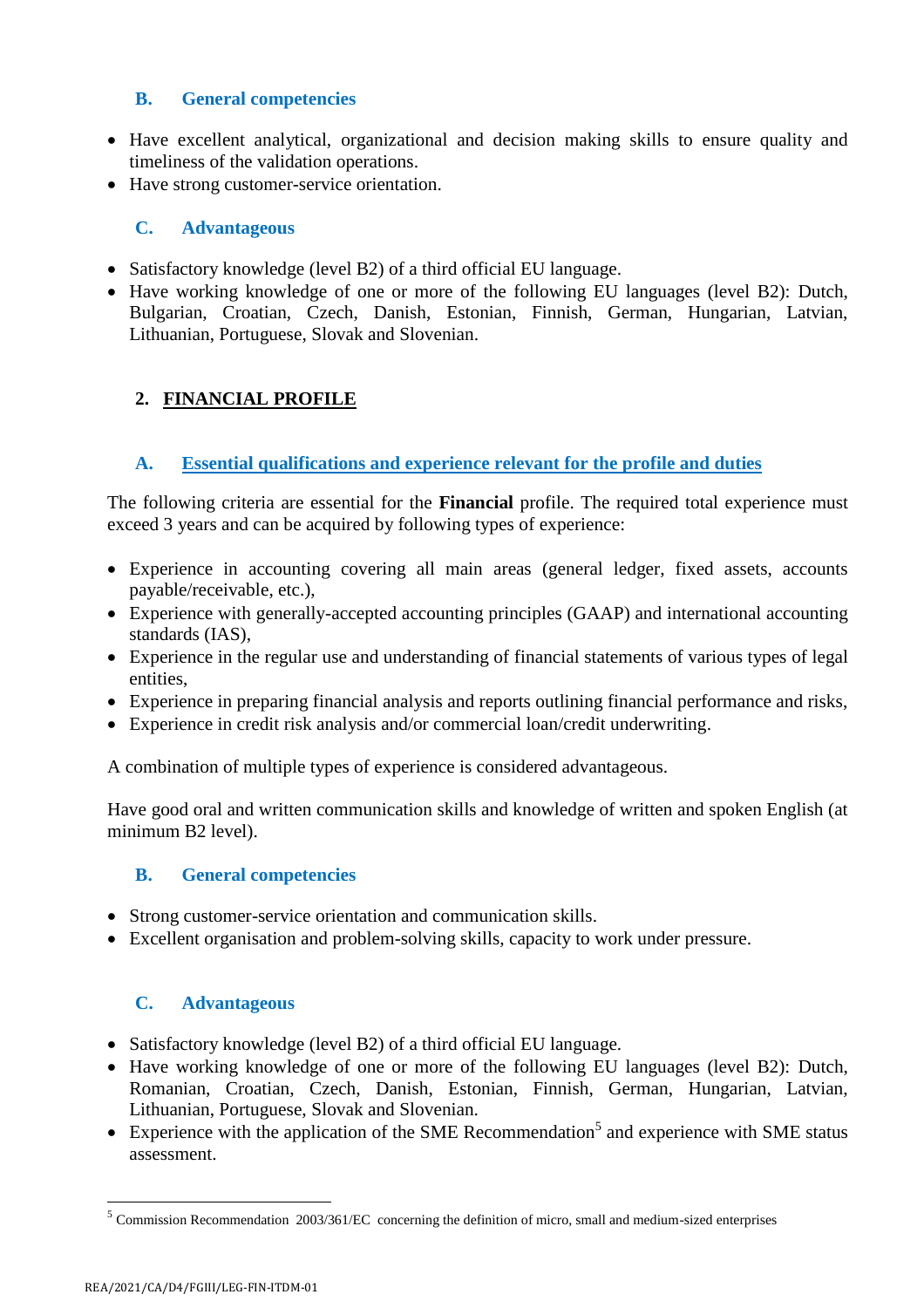# **3. INFORMATION TECHNOLOGY AND DATA MANAGEMENT PROFILE**

### **A. Essential qualifications and experience relevant for the profile and duties**

The following criteria are essential for the **Information Technology and Data Management**  profile. The required total experience must exceed 3 years and can be acquired by the following types of experience:

- IT or business process management background.
- Experience in preparing and contributing to the validation of project/change management deliverables for compliance with the business requirements.
- Experience in data analytics for the design and preparation of reports using SAP Business Object.
- Hands-on experience in personal data protection management either in IT-system design (privacy by design) or in operational legal matters in this area.
- Advanced hands-on knowledge of Microsoft Excel.

Have good oral and written communication skills and knowledge of written and spoken English (at minimum B2 level).

### **B. General competencies**

- Strong customer-service orientation and communication skills.
- Excellent organisation and problem-solving skills, capacity to work under pressure.

### **C. Advantageous**

- Satisfactory knowledge (level B2) of a third official EU language.
- Knowledge of processes and workflows related to the legal validation and financial capacity assessment of participants.
- Education or certification in project management methodologies (PM2, Agile or similar purpose).
- Certification in SAP Business Objects Report design and advanced Microsoft Excel.

### **VI. APPLICATION PROCEDURE**

For applications to be valid, candidates must submit before the closing date for the submission of the applications:

- $\bullet$  eligibility grid filled in and signed (as per the attached template);
- detailed curriculum vitae, in EU CV format;
- motivation letter (1 page maximum) ;
- indicate which of the three profiles the candidate is applying for.

Candidates may apply for one of the profiles only; candidates who apply for several profiles will be disqualified.

### **All documents should be named starting with the family name of the candidate**.

Applications must only be sent by e-mail to the functional mailbox [REA-HR-](mailto:REA-HR-APPLICATIONS@ec.europa.eu)[APPLICATIONS@ec.europa.eu](mailto:REA-HR-APPLICATIONS@ec.europa.eu) quoting the reference of the call for expression of interest. Candidates are invited to apply in English.

If, at any stage in the procedure, it is established that any of the information provided by a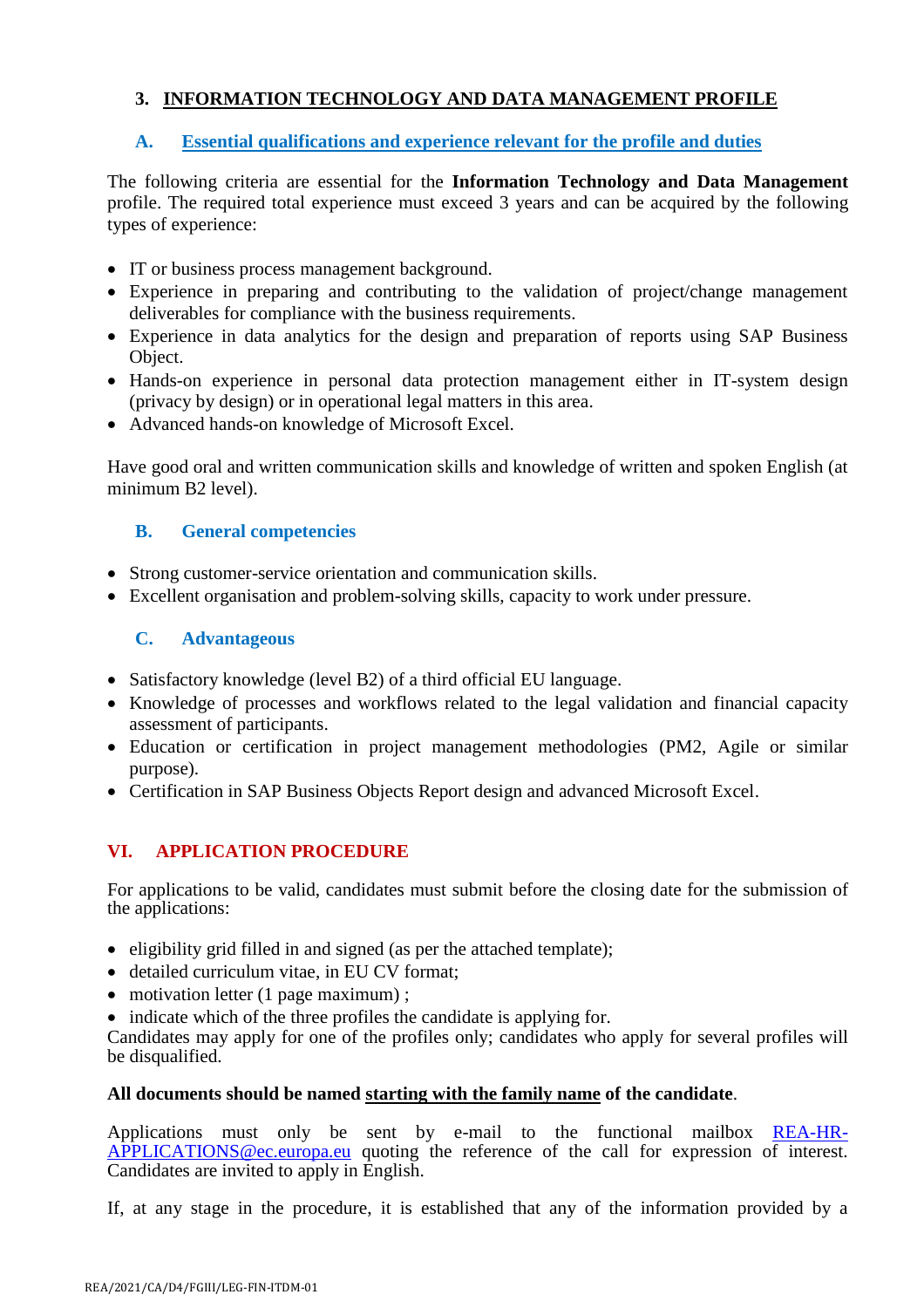candidate is incorrect, the candidate will be disqualified.

#### **The closing date for the submission of the applications is Sunday 21/03/2021 (midnight) Brussels.**

#### **VII. SELECTION PROCEDURE**

The Selection Committee will analyse the eligibility of the candidates based on the information provided in the "eligibility grid".

Eligible applications will be screened against the selection criteria mentioned in Section V of this call for expression of interest. Candidates who, based on the information provided in their application, best match the job requirements will be pre-selected by the Selection Committee for an interview. Approximately **150 candidates** will be pre-selected for an interview. REA will contact only candidates shortlisted for an interview.

Candidates pre-selected without a successful EPSO CAST in one of the function group III profiles relevant to this call for expression of interest will be invited to sit the EPSO CBT tests (computerbased multiple-choice tests) in one of the accredited centres. Only candidates that have successfully passed the EPSO CBT test will be invited for an interview.

During the interview, the candidates will be assessed on the basis of the job requirements as described under section III and V of this call for expression of interest. Considering that English is the vehicular and working language in REA, and considering the nature of the duties and the field of expertise covered by this selection procedure, where English is by far the most used language for participants to interact with REA's validation service, English will be the language used for the interview.

At the end of the selection process, the Selection Committee will propose to the Authority Authorised to Conclude Contracts of REA a reserve list with approximately **30 candidates for the Legal Officer profile,** approximately **30 candidates for the Financial Officer profile** and approximately **5 candidates for the Information Technology and Data Management profile**. The list will be established based on the candidates who obtained the highest scores for each of the profiles. The reserve list will be valid for one year and may be used for similar positions in the Agency. The validity of the reserve list may be extended by decision of the Authority Authorised to Conclude Contracts of REA.

The status of the selection procedure can be found on REA website.

#### **VIII. EQUAL OPPORTUNITIES**

The European Research Executive Agency applies a policy of equal opportunities and accepts applications without distinction on the grounds of sex, gender identity, race, colour, ethnic or social origin, genetic features, religion or belief, political or any other opinion, membership of a national minority, property, birth, disability, age or sexual orientation.

### **IX. CONDITIONS OF EMPLOYMENT**

The successful candidates may be offered a contract agent contract in function group III, pursuant to Article 3(a) of the [Conditions of Employment of Other Servants of the European Communities](https://eur-lex.europa.eu/legal-content/EN/TXT/?uri=CELEX:01962R0031-20210101)  [\(CEOS\)](https://eur-lex.europa.eu/legal-content/EN/TXT/?uri=CELEX:01962R0031-20210101) and according to the [provisions implementing Article 79\(2\) of the Conditions of](https://ec.europa.eu/transparency/regdoc/rep/3/2017/EN/C-2017-6760-F1-EN-MAIN-PART-1.PDF)  [Employment of Other Servants of the European Union, governing the conditions of employment of](https://ec.europa.eu/transparency/regdoc/rep/3/2017/EN/C-2017-6760-F1-EN-MAIN-PART-1.PDF)  [contract staff employed by the Commission under the terms of Article 3a and 3b](https://ec.europa.eu/transparency/regdoc/rep/3/2017/EN/C-2017-6760-F1-EN-MAIN-PART-1.PDF) which have been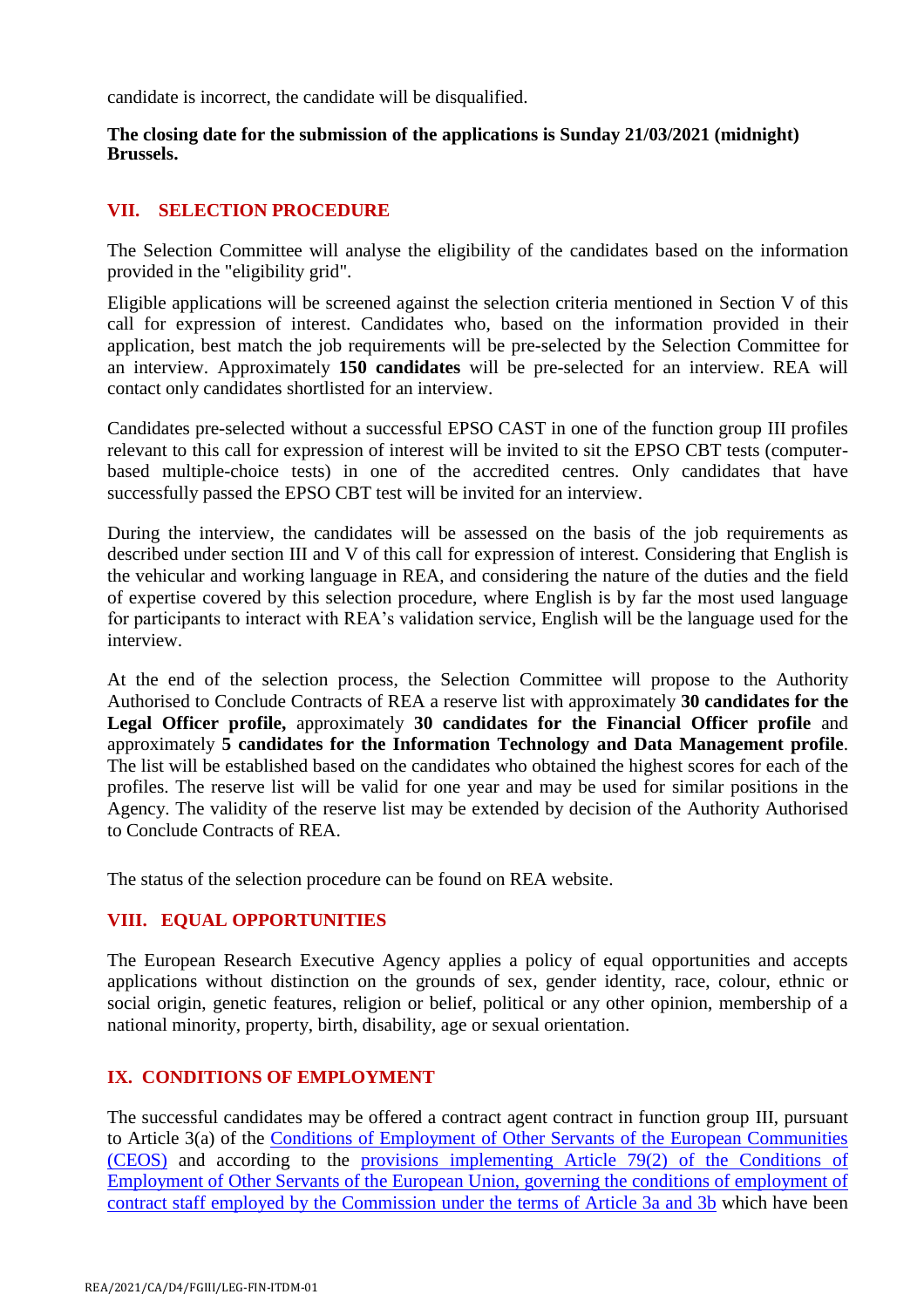[adopted by analogy](https://ec.europa.eu/info/sites/info/files/rea_stc_decision_adopting_by_analogy_the_com_decision_c20176760.pdf) by REA.

The initial duration of the contract will be for one year and may be renewed for one additional year. If the contract is further renewed, it shall be concluded for an indefinite period, subject to any limitations on the Agency's lifetime. Contract staff 3(a) have to serve a probationary period of nine months.

The monthly salary for a Contract Agent 3(a), function group III, consists of a basic salary of €2777,78 supplemented with various allowances, in particular expatriation allowance, household allowance, dependent child allowance and education allowance, if applicable. The provisions guiding the calculation of these allowances can be consulted in the [Conditions of Employment of](https://eur-lex.europa.eu/legal-content/EN/TXT/?uri=CELEX:01962R0031-20210101)  [Other Servants of the European Communities \(CEOS\).](https://eur-lex.europa.eu/legal-content/EN/TXT/?uri=CELEX:01962R0031-20210101) The salaries of contract staff 3(a) are subject to a European Union tax deducted at source. Contract staff 3(a) are exempted from national tax on salary and are members of the European Union social security and pension schemes.

The place of employment will be Brussels where the Agency is based.

### **X. APPEAL PROCEDURES**

 Complaint on the basis of Article 90(2) of the Staff Regulations of Official of the European Union (SR).

Candidates may submit a complaint on the basis of Article 90(2) of the SR, which is to be sent as a single copy using one of the following methods:

By post to:

REA Director – Mr Marc TACHELET Reference: REA/2021/CA/D4/FGIII/LEG-FIN-ITMD-01  $COV2 - 08/052$ Place Rogier 16 1049 Brussels Belgium

Or by email to: [REA-HR-APPLICATIONS@ec.europa.eu](mailto:REA-HR-APPLICATIONS@ec.europa.eu)

The time limit set out for this type of procedure is 3 months starting from the date of notification of the act adversely affecting the complaint.

### **Judicial Appeal**

Candidates may submit a judicial appeal on the basis of Article 270 of the Treaty on the Functioning of the European Union and Article 91 of the Staff Regulations.

For details on how to submit a judicial appeal and how to determine the deadlines, please consult the website of the General Court at:<https://curia.europa.eu/jcms/>

### **Complaint to the European Ombudsman**

Candidates, like all citizen of the Union, may lodge a complaint to the European Ombudsman.

Before you submit a complaint to the Ombudsman, you must first make the appropriate administrative approaches to the institutions and bodies concerned (see above).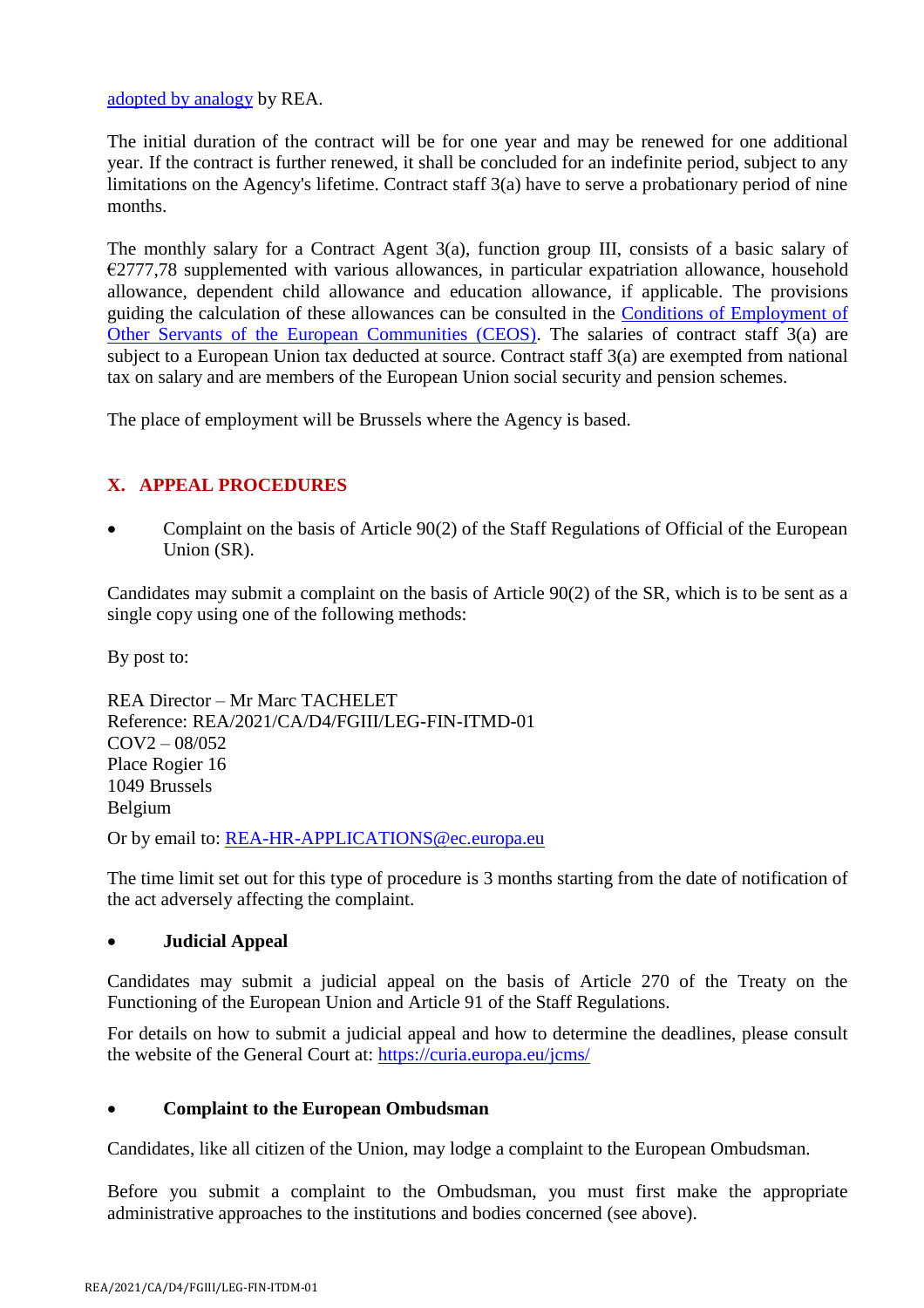Making a complaint to the Ombudsman does not extend the deadlines for lodging administrative complaints or judicial appeal.

Arrangements for complaints to the Ombudsman are as follows:

Procedure: please consult the website of the European Ombudsman [\(http://www.ombudsman.europa.eu/\)](http://www.ombudsman.europa.eu/)

### **XI. DATA PROTECTION**

The purpose of processing of the data submitted by candidates is to manage the applications in view of a possible selection and recruitment at the REA. The personal information requested from candidates will be processed in line with Regulation (EC) 2018/1725 of the European Parliament and of the Council of 23 October 2018 on the protection of natural persons with regard to the processing of personal data by the Union institutions, bodies, offices and agencies and on the free movement of such data, and repealing Regulation (EC) No 45/2001 and Decision No 1247/2002/EC. In this regard, please see the Privacy Statement, which explains how the Agency processes personal data in relation to recruitment and selections.